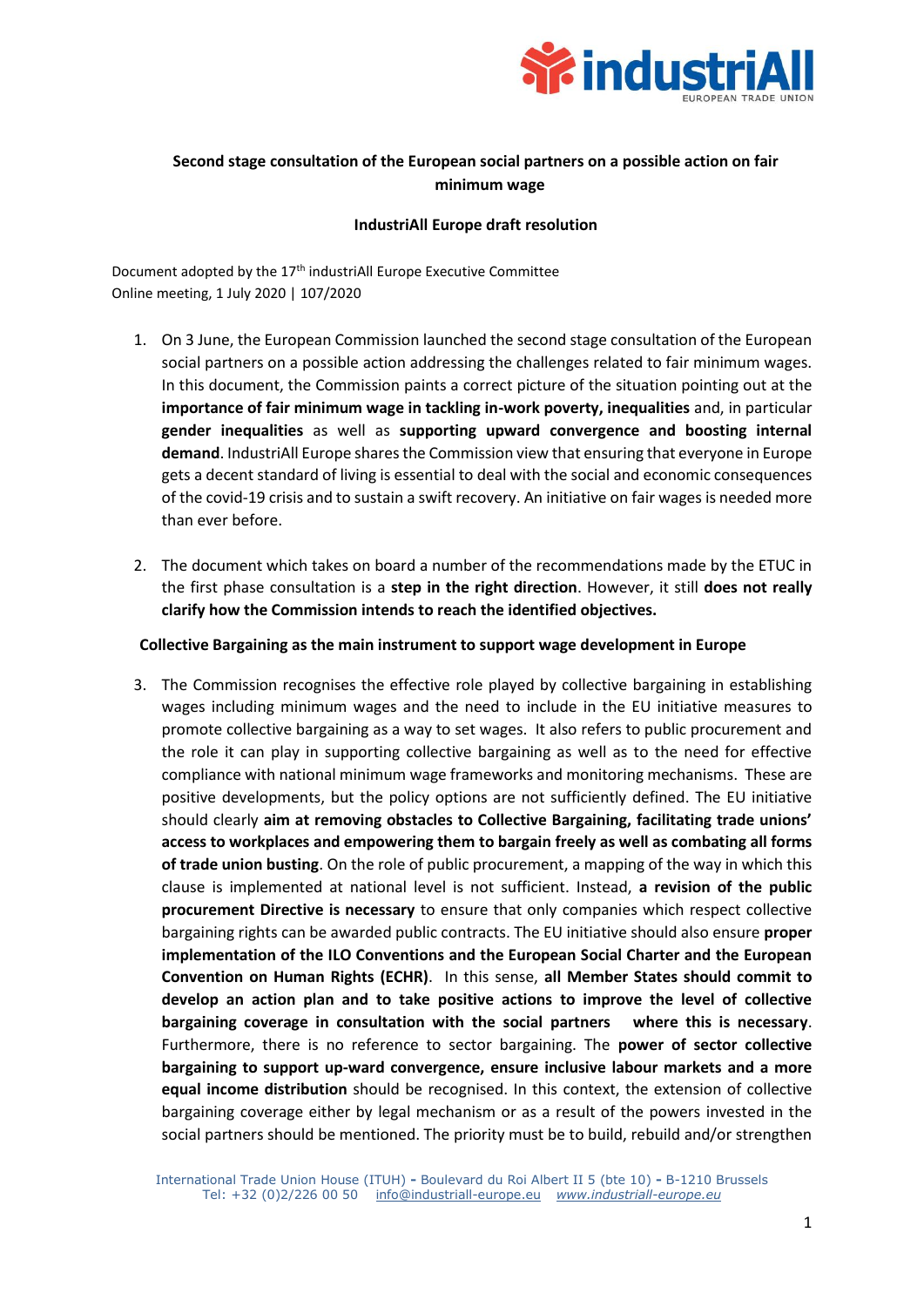

sector bargaining structures, in particular, where they have been dismantled as a result of EU institutions and national governments' attacks.

#### **Adequacy of statutory minimum wages**

4. Clear and stable criteria which **guarantee at least a decent standard of living** must be put forward to ensure the adequacy of minimum wage. In this sense, **the reference to the living wage (a baskets of goods to ensure a decent standard of living) is positive**. The dual threshold of at least 60% of the national median wage and at least 50% of the national average wage. must be considered as a reference base for a statutory minimum wage, but **this cannot be considered as an objective it itself**. Social partners must be closely involved in the setting of statutory minimum wage. Moreover, they can set themselves more ambitious criteria and thresholds if they deem it necessary.

# **Building in effective firewalls**

- 5. IndustriAll Europe welcomes the **confirmation that wages will remain a national competence in line with national traditions**. The Commission consultation document clarifies that any possible EU initiative would neither seek to harmonise the level of minimum wages across the EU nor establish a uniform mechanism for setting minimum wages. It states also that it should respect national traditions, social partners' autonomy and the freedom of collective bargaining. In particular, EU action would not seek the introduction of a statutory minimum wage in all Member States. Minimum wages must continue to be set through either collective agreements or legislative provisions, according to the traditions and specificities of each country and in full respect of national competencies and social partners' contractual freedom. In this sense, the Commission proposal which states that in "Member States without statutory minimum wages" the objectives could *"be achieved for example if all workers potentially can be covered by a collective agreement and/or indirectly benefit from the pay levels established by collective agreements"* is a stepping stone. These **are important clarifications, but they still need to be further developed**. **Clearer and robust firewalls will have to be included in the EU instrument to ensure that existing systems without Statutory Minimum Wage and where minimum wages are defined only by social partners will not be affected by any legal European initiative**.
- 6. Together with the ETUC, industriAll Europe calls on the EU Commission to ensure that "*Member States that protect minimum wage floors through collective agreements should be protected to continue to do so.* In addition, "*A clear distinction must be set between statutory minimum wages and minimum wages established through collective agreements. Collective bargaining in Member States must be promoted and strengthened, also through EU initiatives, however it must not become subject to EU conditions, rules or interpretations that would undermine trade unions' and workers' rights, including the rights to bargain collectively, to organise and of association. "* It is very important that minimum wage floors set through Collective Bargaining is not subject to the Court of Justice of the EU rules and interpretation.